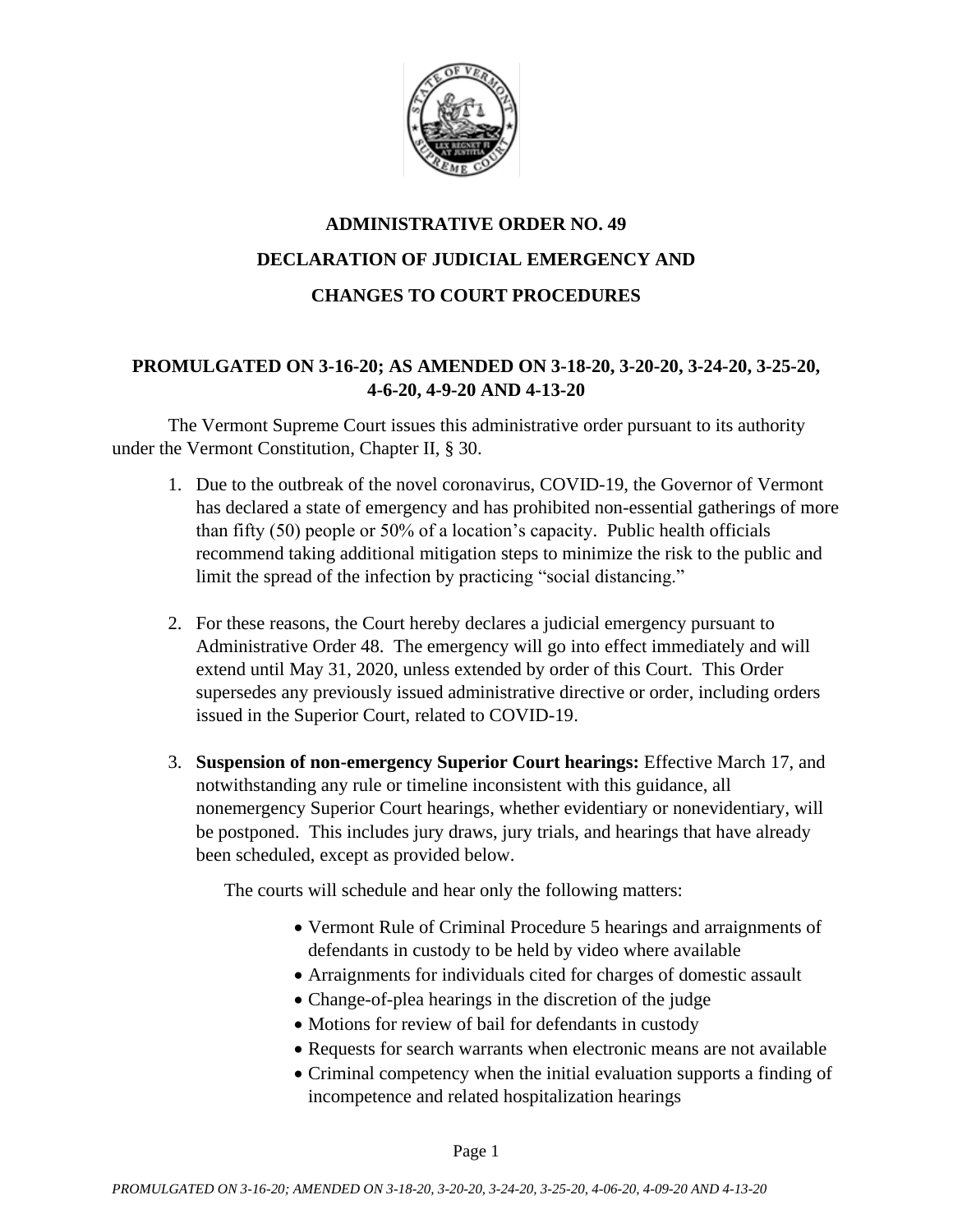- Juvenile temporary care hearings
- Emergency motions to suspend parent-child contact in juvenile cases
- Emergency motions to suspend parent-child contact in domestic cases
- Mental-health hearings considering involuntary hospitalization and/or involuntary medication
- Probate hearings concerning emergency guardianship or Do Not Resuscitate petitions
- Habeas Corpus petitions
- Final hearings in stalking and relief from abuse proceedings, and hearings seeking a final order after denial of an ex parte request
- Temporary emergency hearings on injunctive relief at the discretion of the judge
- Emergency landlord-tenant hearings in the discretion of the judge
- Proceedings directly related to the COVID-19 public health emergency
- Any other matter where the Chief Superior Judge concludes that the interests of justice require that the matter be heard during the course of this suspension. A party seeking an exception must file a motion in the court in which the case is pending, and any party who objects must file its written opposition within three days after the motion is filed. The court will refer the motion to the Chief Superior Judge for resolution.
- 4. **Suspension of Judicial Bureau hearings:** Notwithstanding any rules or deadline inconsistent with this guidance, Judicial Bureau hearings will be postponed.
- 5. **Remote participation in hearings (in matters that are not suspended)**:
	- Notwithstanding the provisions of V.R.C.P. 43.1 and V.R.P.P. 43.1, or any other rule inconsistent with this order, parties and counsel may participate in all nonevidentiary proceedings remotely by telephone without seeking permission by motion. The party participating by telephone is responsible for calling the court at the time of hearing. Where feasible, parties may participate by video appearance as approved by the judge. Parties or counsel must make advance arrangements to appear by video. Appearance by telephone or video for evidentiary hearings will continue to be governed by the provisions of V.R.C.P. 43.1 and V.R.P.P. 43.1.

# 6. **Email filings and service**:

- a. In Superior Court divisions and units where either the 2010 Vermont Rules for Electronic Filing or the 2020 Vermont Rules for Electronic Filing apply and require electronic filing through another mechanism (eCabinet or Odyssey File and Serve), or electronic service through a specified means, those rules must be followed.
- b. In Superior Court divisions and units where there is no electronic filing or for litigants that are not required to electronically file, notwithstanding the provisions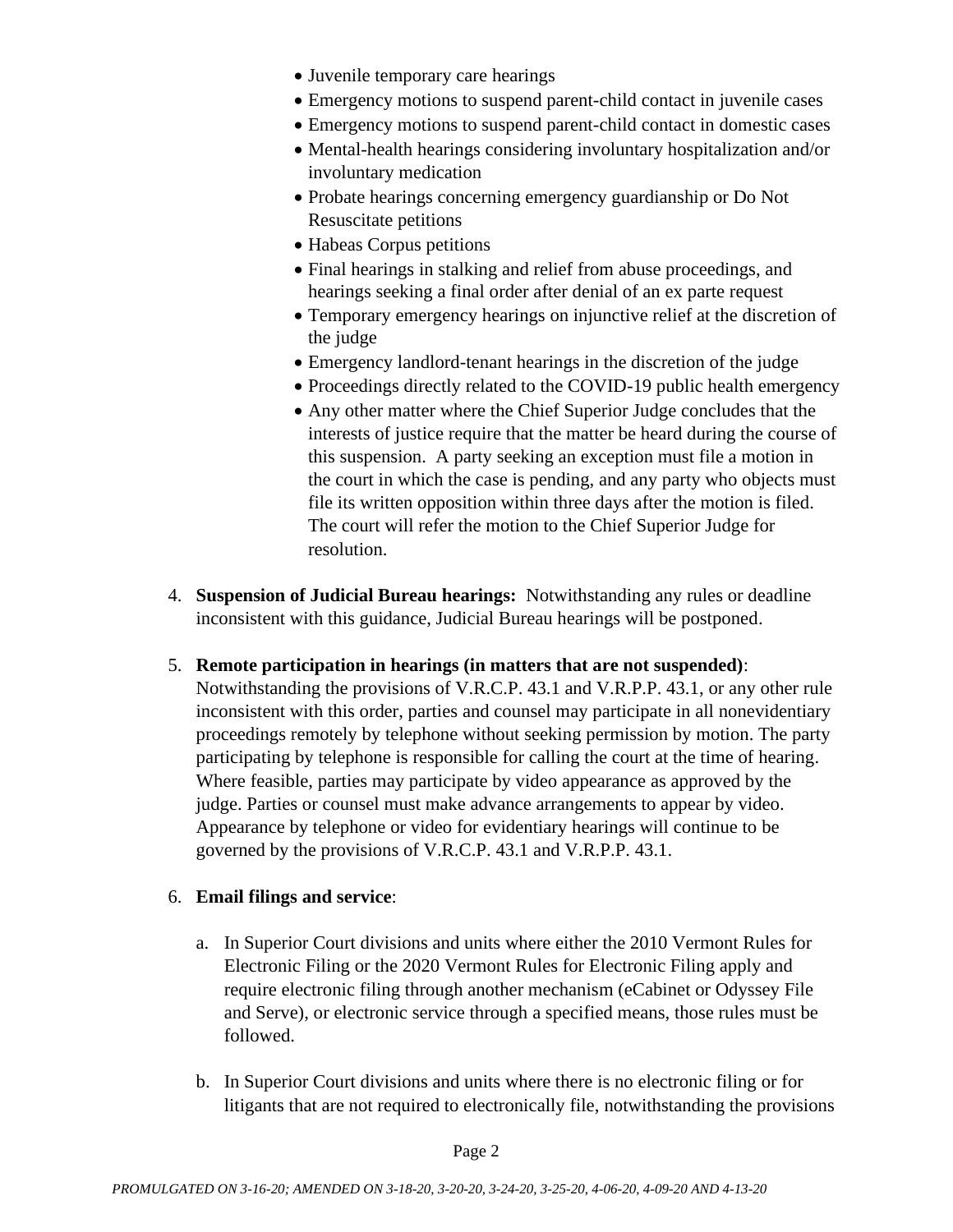of V.R.C.P. 5(e) (incorporated by reference in V.R.Cr.P. 49, V.R.F.P.  $4.0(a)(2)(A)$ , V.R.E.C.P. 3,  $4(a)$ ,  $5(a)(2)$  and V.R.P.P.  $5(f)$ , or any other rule, parties may file documents with the court using email, subject to the following requirements if a party opts to file by email.

- i. Filings must be sent as an attachment to the email account for the unit where the filing will be made. The subject line must indicate the division where it is being filed and the case docket number.
- ii. Further details concerning the method of filing by email will be posted on the vermontjudiciary.org website, and may change from time to time. Parties and lawyers should check the guidance on the website before filing by email.
- iii. A signature block containing the filer's typed-in name preceded by "/s/," or an electronic facsimile of the filer's signature, a scanned copy of it, or another form of electronic signature as defined in 9 V.S.A. § 271(9), will serve as a party's signature on pleadings, motions, and other documents that must be filed with a signature. This exception does not apply to affidavits, verified pleadings, or other signatures that must be notarized by statute.
- c. In Superior Court divisions and units where there is no electronic filing rule that requires a specified means of service, notwithstanding the requirements of V.R.P.P. 5(b) and V.R.C.P. 5(b) (incorporated into other divisions by V.R.A.P. 25, V.R.Cr.P. 49, V.R.F.P. 4.0(a)(2)(A), and V.R.E.C.P. 3, 4(a), 5(a)(2)), until the conclusion of this judicial emergency or further amendment to this Administrative Order, service of pleadings and other papers (other than process) must be made by the following means:
	- i. Where service is made by an attorney on an attorney, service must be made by email unless the attorneys mutually agree otherwise.
		- 1. In all pleadings or other papers served or filed, attorneys must provide up to three email addresses at which they agree to accept service. Any email addresses provided must match those that the attorney has registered pursuant to the requirements of Administrative Order 44, § 1. The sending attorney should make service on the receiving attorney by email to each of the listed addresses, attaching the document or documents to be served. (Attorneys who have not yet provided an email address or email addresses on any pleadings or filings should promptly notify one another of the email addresses to which service should be directed.)
		- 2. Attorneys may agree to make service by other means, such as paper or alternate electronic means. Any such agreement must be reduced to writing.
	- ii. Where service is made by or to a self-represented party, service may be made by electronic means by mutual agreement between the sending and receiving parties. The parties are not required to enter into such an agreement. If the parties agree to service by electronic means, they must document their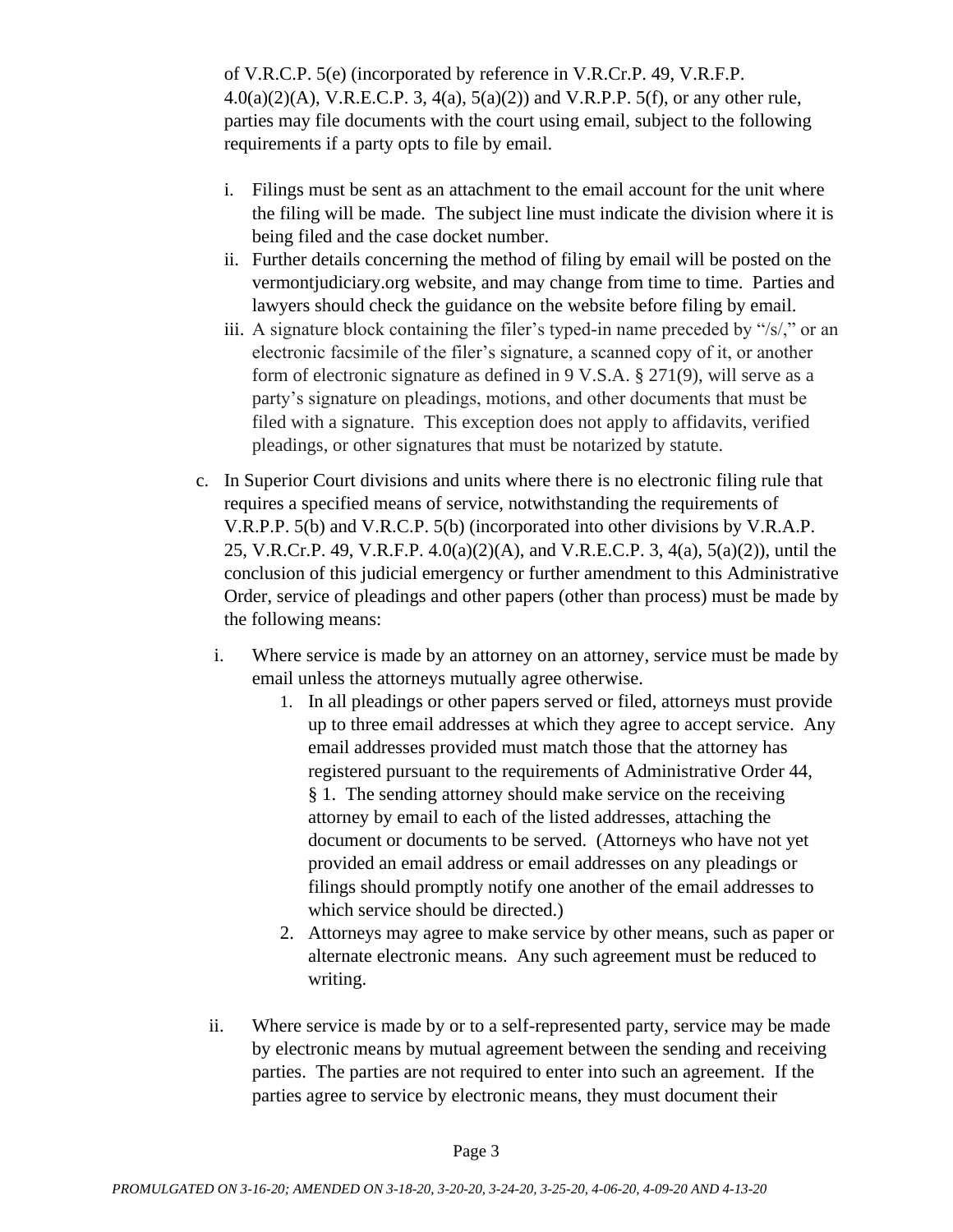agreement to electronic transmission in a writing filed with the court. The written agreement must describe with specificity any email addresses, digital storage systems, or other means the parties agree to use.

- iii. Where service is made by electronic means pursuant to this emergency order, the following applies:
	- 1. The sender of any document by electronic means must follow any applicable standards regarding electronic transmission of confidential documents.
	- 2. The parties must mutually agree in writing to any changes in the method of service, and parties must immediately notify one another of any changes that affect the method of service, including changes in email addresses.
	- 3. Service by email to an email address provided pursuant to this emergency order is complete upon transmission, provided that such service is not effective if the sending party learns that the attempted service did not reach the receiving party.
	- 4. Any certificate of service filed with the court must indicate the method by which the document was served. If the document was served by email, the certificate of service should specify the email address or addresses to which it was sent.
- d. In the Supreme Court, notwithstanding the provisions of V.R.A.P. 25, V.R.C.P. 5, and any other rules relating to the filing of motions, documents, and briefs with the Supreme Court:
	- i. Parties may file motions and other documents other than briefs by email. Filings must be sent as an attachment to [jud.supremecourt@vermont.gov](mailto:jud.supremecourt@vermont.gov) and the subject line should contain the Supreme Court docket number.
	- ii. The requirements to file paper copies of appellate briefs and printed cases in V.R.A.P. 31 and 32 are suspended. Appellate briefs and printed cases will be considered filed when transmitted as an attachment by email to [jud.supremecourtbriefs@vermont.gov](mailto:jud.supremecourtbriefs@vermont.gov) as required by V.R.A.P. 32. Notwithstanding this general suspension of the rules requiring paper filing, the Court may by order require parties to file paper copies of briefs and printed cases.
	- iii. If paper copies have not been filed earlier, within 30 days of the termination of the judicial emergency, or within 30 days of an amendment to this order terminating the suspension of rules requiring the filing of paper briefs and printed cases, a party must file paper briefs and printed cases to the extent and in the manner otherwise required by the Vermont Rules of Appellate Procedure. At such time, a party may request permission to file only a single paper copy of a brief and printed case. In reviewing such motions, the Court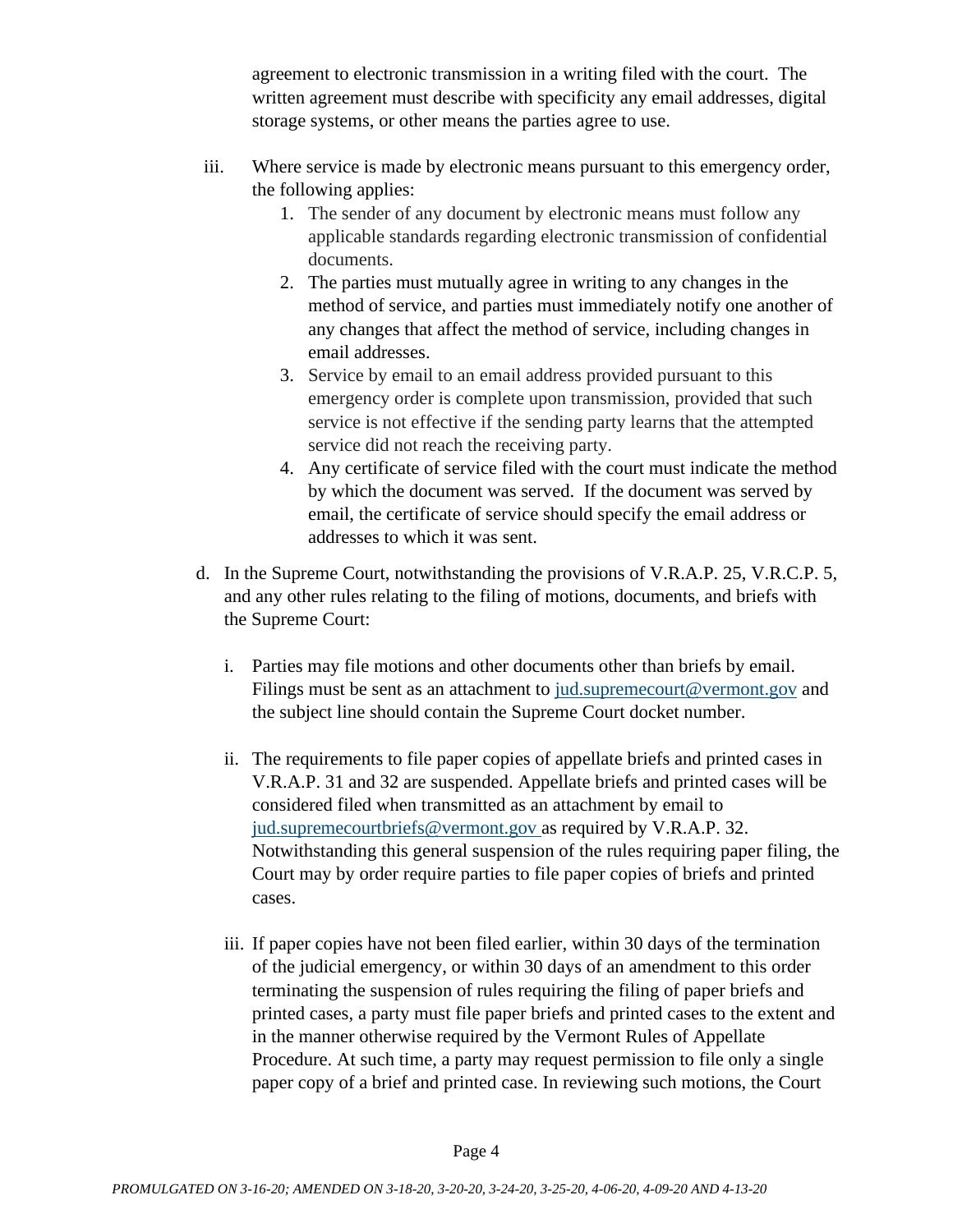will consider the size of the brief and printed case and the progress of the appeal, including whether the Court has already heard or considered the case.

- e. In the Supreme Court, parties must serve motions and filings other than briefs and printed cases pursuant to the requirements of 6(c) above. Briefs or printed cases must be served on the other parties to the appeal as required by the appellate rules. In particular, pursuant to V.R.A.P. 31(b), an electronic version of the brief must be served on each party to the appeal, except that a paper copy must be served on any self-represented party unless the parties agree otherwise.
- f. Filings sent by email will be considered filed on that date if the email is received before 4:30 p.m.
- 7. **Access to Court Buildings:** Access to Judiciary buildings will be managed as follows:
	- a. While this order is in effect, no person will be permitted to enter a courthouse except as follows:
		- Individuals seeking to file documents with the court in person may file them in the receptacles provided at the entryway to each courthouse. Individuals will not be permitted to enter the courthouse to file documents, and filings will not be accepted at the counter. These individuals will be provided with the appropriate court forms as necessary if requested.
		- Individuals who seek to enter for the purpose of participating in a hearing (that has not been suspended pursuant to this order) will be permitted to enter. This includes parties, witnesses, lawyers and legal staff, guardians ad litem, interpreters, communications specialists, and qualified mental-health professionals. In relief-from-abuse and civilstalking proceedings, each party may be accompanied by one support person, whether a domestic-violence advocate, family member or friend.
		- Individuals who are not participating in a hearing as described above will not be admitted for the purpose of observing a hearing except that members of the media with a permanent or one-time registration certificate pursuant to Administrative Order No. 46 may enter a courthouse for the purpose of covering a hearing. While this order is in effect, no applications for new one-time registrations will be entertained.
		- All individuals admitted to a courthouse should observe social distancing while in the courthouse, staying at least six feet away from other individuals to the extent reasonably possible.
		- Where the Judiciary shares space with other state agencies, entry shall be permitted to such other agencies only in accord with policies mutually agreed to between the Commissioner of Buildings and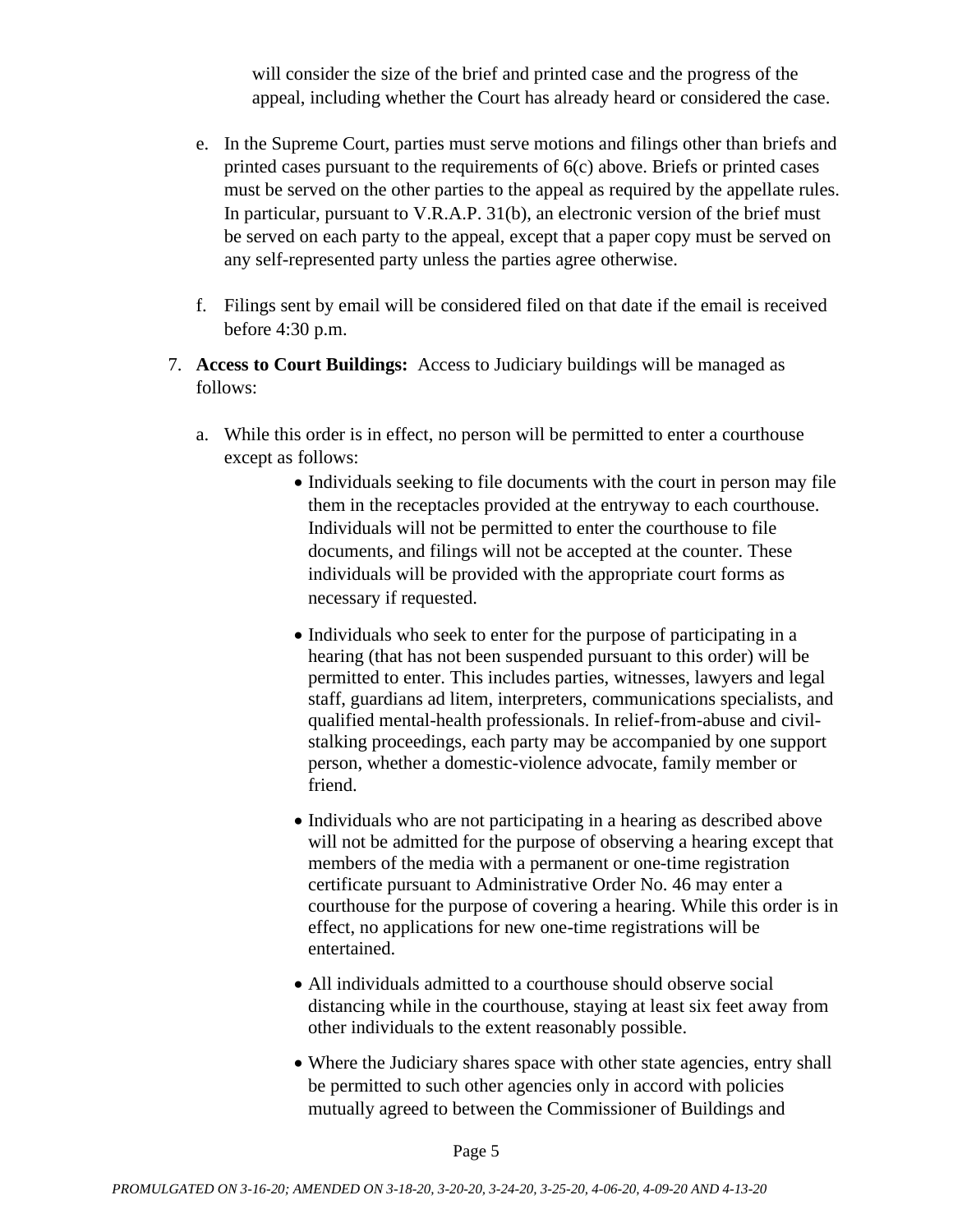General Services and the State Court Administrator. Where the Judiciary shares a common entrance to space occupied by county government offices in a county courthouse, entry shall be permitted to such county offices only in accord with policies mutually agreed to between Assistant Judges and the State Court Administrator for county buildings.

- b. Any individual for whom the answer to any question below is yes shall not enter a Vermont Judiciary courthouse. Individuals will be questioned by the screener at the courthouse door. In some cases, they may be asked to call the court docket clerk at the phone number posted on the court door.
	- In the past few days, have you felt unwell, especially with respiratory symptoms (cough, high temperature, shortness of breath, difficulty breathing, and initial flu-like symptoms, such as fever, coughing, breathing difficulties, fatigue, and myalgia)?
	- In the past 14 days have you:
		- Been in contact with a person infected with novel coronavirus (COVID-19)?
		- Been to one of the affected countries or regions (listed at [https://www.healthvermont.gov/covid19\):](https://www.healthvermont.gov/covid19)
		- Been to a healthcare facility (hospital, walk-in clinic, emergency room) where people infected with COVID-19 are treated?

The Judiciary will modify these screening question as necessary to conform to evolving public health guidance.

- 8. **Public Access to Court Records**: For the duration of this Order, the Court directs Judiciary staff to make reasonable efforts to comply with the timelines set forth in Vermont Rules for Public Access to Court Records Rule § 6. However, for the duration of this Order, the Court suspends strict enforcement of these deadlines.
- 9. **Court Administration**: The Court Administrator will develop forward looking management strategies, and will continue to balance public-health considerations and the Court's constitutional responsibilities to serve the public, in responding to evolving conditions.
- 10. **Deadlines:** Nothing in this Order extends statutes of limitations or other filing deadlines.
- 11. **Remote Hearings in the Superior Court:** Notwithstanding the suspension of nonemergency hearings in ¶ 3, in their discretion, Superior Judges may conduct nonevidentiary hearings in nonemergency matters if all participants participate remotely and are not present in the courthouse. This discretion may be limited by staff availability in the discretion of the Court Administrator; the Court Administrator is authorized to make real time (that is, day-to-day or even hour-to-hour)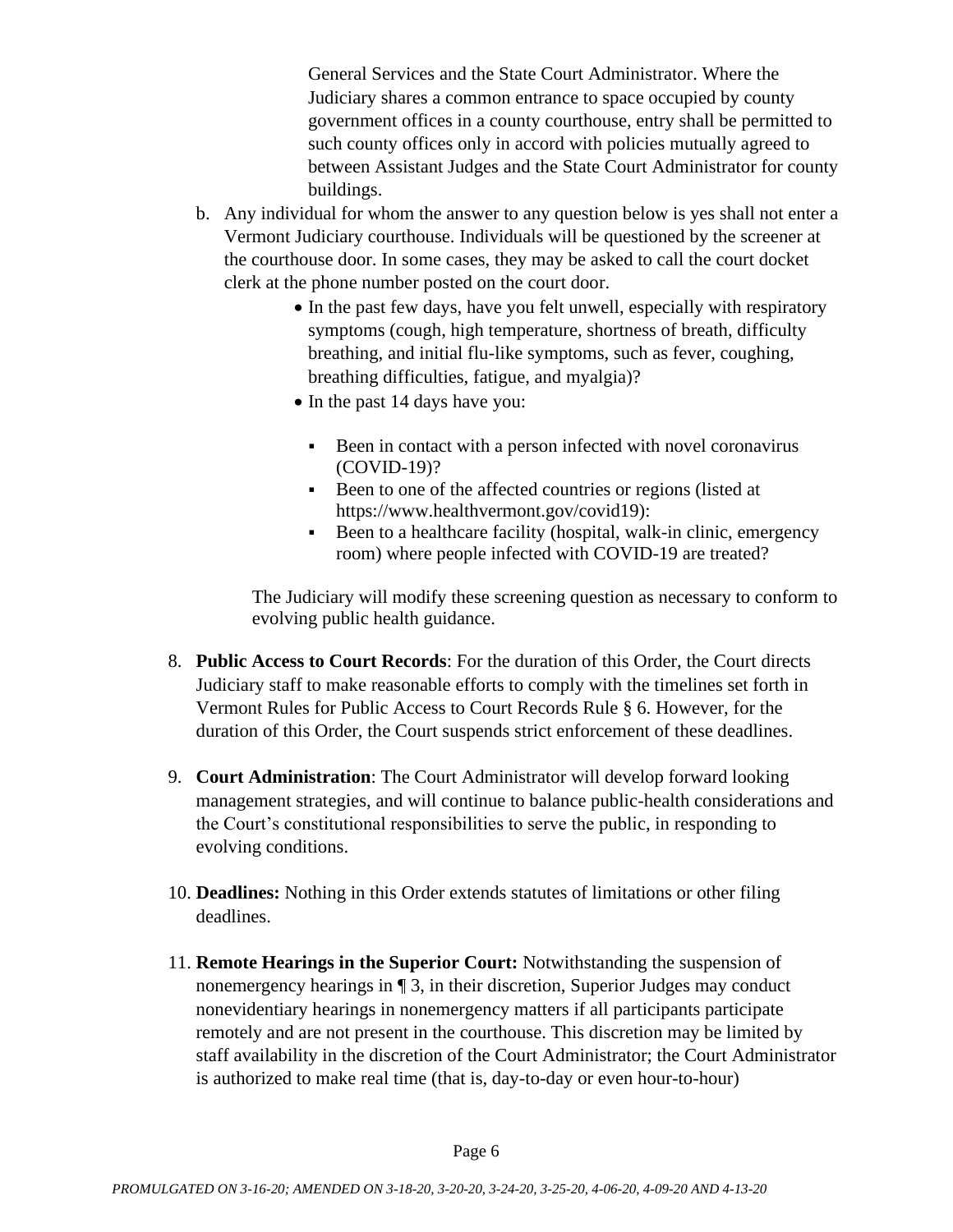determinations as to whether and to what extent such hearings may be scheduled and/or conducted in a particular unit.

- 12. **Discretion Concerning Oral Arguments in the Supreme Court:** Notwithstanding V.R.A.P. 33.1, V.R.A.P. 34, or any other rule or timeline inconsistent with this order, the Supreme Court may hold oral arguments remotely by telephone, video or other electronic means for summary and full-Court proceedings. In addition, in its discretion, and with notice to the parties, the Court may decide appeals, for summary and full-Court cases, without argument and on the basis of the briefs. Public access to the remote hearings will be provided solely through electronic means and no individual, including registered members of the media, will be admitted to the Supreme Court building.
- 13. **Participation in Court-Ordered Mediation**: Pursuant to V.R.C.P. 16.3(b)(3), for as long as the judicial emergency exists under this order, the judicial emergency constitutes "good cause" authorizing remote participation in mediation, by video or telephone, without a stipulation or further court order. Notwithstanding V.R.F.P. 18(d)(4) and V.R.P.P. 16.1(d)(4), parties to matters in the family and probate divisions may attend court-ordered mediation remotely, by video or telephone.
- 14. **Work Locations**: To protect the health and safety of Judiciary employees and users of judicial services, and to protect public health, safety, and welfare, Judiciary employees may conduct Judiciary work only (1) in their assigned courthouses or administrative offices during business hours (or after business hours for authorized supervisors); or (2) remotely consistent with Judiciary teleworking guidelines during the COVID-19 pandemic.

## 15. **Committees, Boards, and Commissions Established or Governed by Supreme Court Rules**:

- a. **Scope:** This section applies to the committees, subcommittees, boards, commissions, and similar bodies (collectively, "committees") established or governed by the Supreme Court. This includes those established or governed by the following Supreme Court Administrative Orders: 9 (Professional Responsibility Program), 17 (Civil Rules Committee), 20 (Criminal Rules Committee), 23 (Evidence Rules Committee), 24 (Probate Rules Committee), 29 (Family Rules Committee), 35 (Judicial Ethics Committee), and 40 (Public Access to Court Records Committee). It also includes those established by the following Supreme Court Rules: Rules of the Supreme Court for Disciplinary Control of Judges (Judicial Conduct Board), the Rules of Admission to the Bar (Board of Bar Examiners and Character and Fitness Committee), and the Rules for Mandatory Continuing Legal Education (Board of Mandatory Continuing Legal Education).
- b. **Continuing Operations**: Committees will continue to perform their core functions to the extent possible consistent with this section and their obligation to mitigate the risks associated with the COVID-19 pandemic.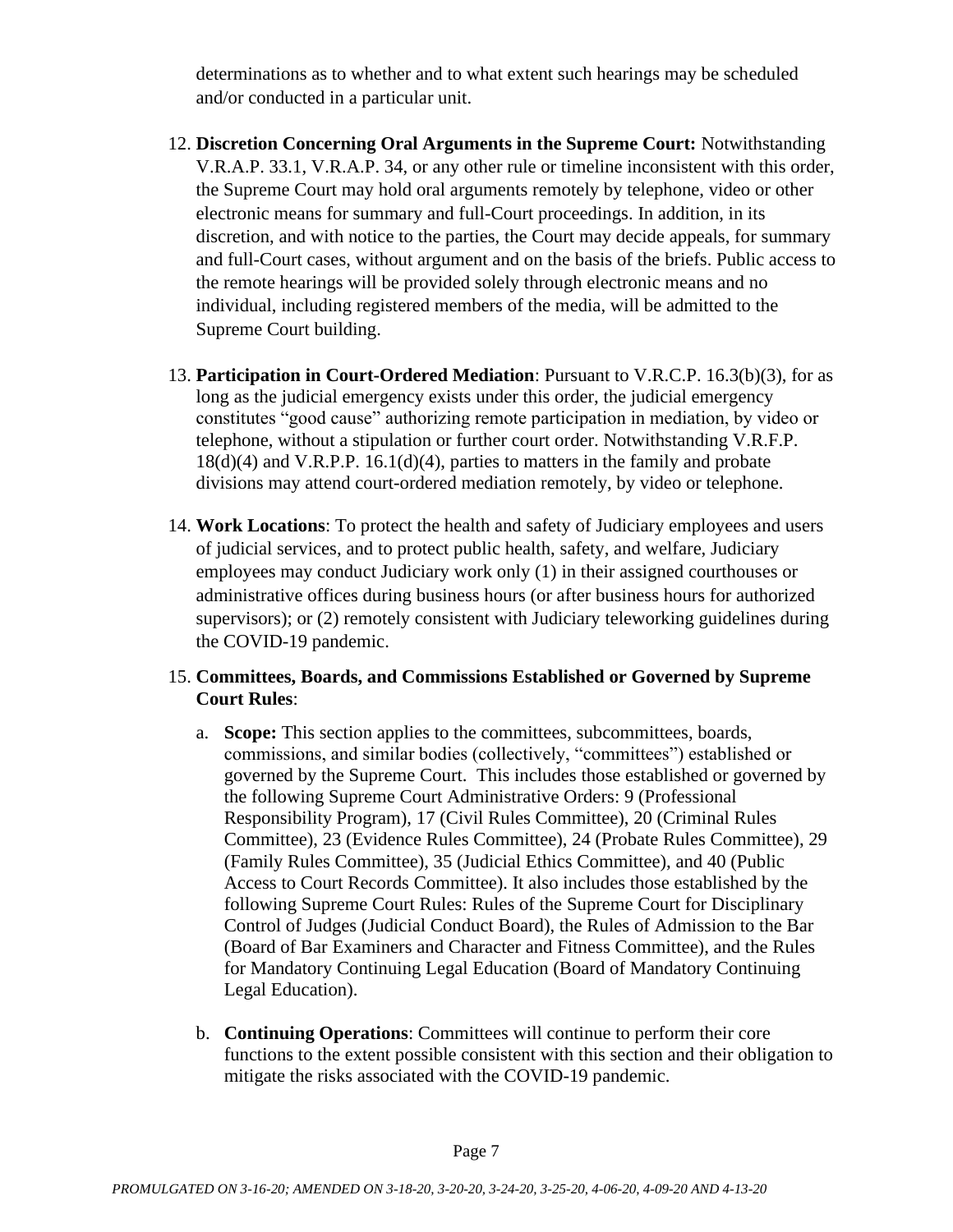c. **Committee Meetings:** All in-person committee meetings are suspended. Committees are authorized to meet remotely, by telephone or video, and, where required pursuant to applicable rules, must take reasonable steps to facilitate public observation or participation. They are also authorized to conduct business by email. Notwithstanding any rule to the contrary, committees may act through remote means (video, telephone, email) without facilitating public observation where reasonably necessary to respond to urgent matters. In addition, assistance panels convened under Rule 4 of the Administrative Order 9 may continue to meet if participation is accomplished through video or audio means and not in person.

## d. **Committee Hearings:**

- i. In the discretion of the Board or Committee, and subject to staffing limitations, probable cause hearings and nonevidentiary hearings may be conducted by the Judicial Conduct Board, Professional Responsibility Board, Board of Bar Examiners, and Character and Fitness Committee, or any panels of these committees, if all persons participate through remote means.
- ii. Effective immediately, and notwithstanding any rule or timeline inconsistent with this guidance, all evidentiary hearings before the Judicial Conduct Board, Professional Responsibility Board, Board of Bar Examiners, and Character and Fitness Committee, or any panels of these committees, will be postponed while this order is in effect.
- iii. In any pending matter, if necessary to protect the public, the Supreme Court, on its own motion or pursuant to a party's motion or the parties' joint request, may except a hearing from the restriction on evidentiary hearings. In doing so, the Court may order that the hearing be held remotely by telephone or video if all parties, their representatives, witnesses, and adjudicators can participate remotely, and may place other restrictions on the conduct of the hearing as justice requires. Before exercising its discretion, the Court will confer with the Court Administrator or designee to ensure that sufficient staffing is reasonably available to support any proceedings authorized by the Court.

# e. **Board of Bar Examiners—Oaths of Admission:**

Pursuant to Rule 20(e) of the Vermont Rules for Admission to the Bar, the oath of admission may be administered by one of the authorized individuals remotely in real time using video.

# f. **MCLE Rule Waivers:**

For the license renewal period ending June 30, 2020:

- i. The 10-hour limit on the number of self-study hours that can be claimed for a reporting period, as specified in Mandatory Continuing Legal Education Rules § 5(a)(2), is suspended for the 2018-2020 reporting period.
- ii. The limits on the number of hours that can be claimed under  $\S$  5(b)(10) for a reporting period, including both the limits for specific types of activities and the 10-hour limit on the total number of hours for all such activities, are suspended for the 2018-2020 reporting period.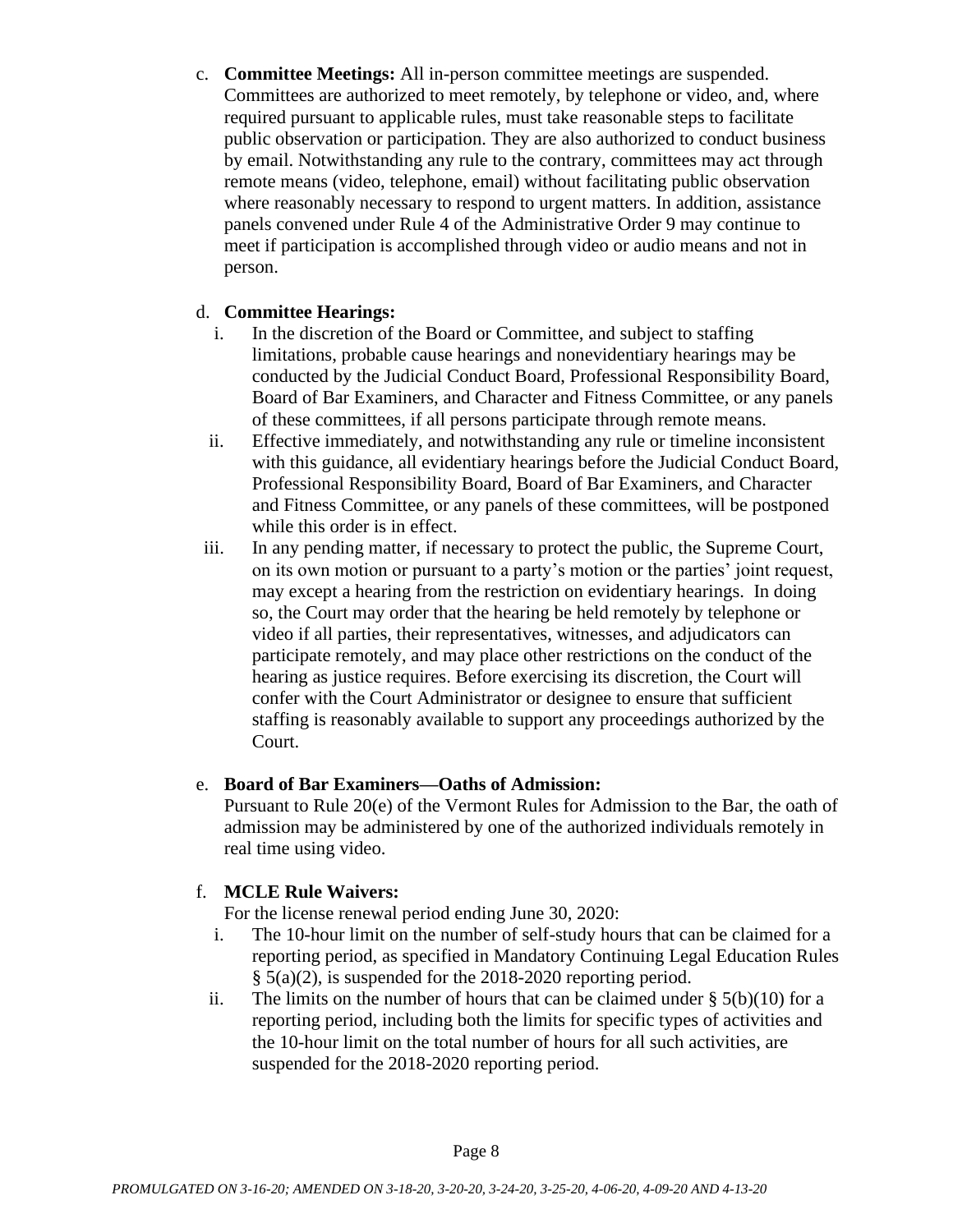# g. **Email Filings**:

Notwithstanding any court rule or administrative order to the contrary, parties may file documents with any board or committee subject to this rule by email, subject to the following requirements. Filings must be sent as an attachment to the email address associated with the board or committee on the Vermont Judiciary web site. The subject line must indicate the case or subject matter of the filing. Further details concerning the method of filing by email will be posted on the vermontjudiciary.org website, and may change from time to time. Parties and lawyers should check the guidance on the website before filing by email.

## **16. Venue**

Pursuant to 4 V.S.A. § 37(b), the court promulgates the following emergency rule. Notwithstanding any statute or court rule inconsistent with this rule,

- a. The Chief Superior Judge, in consultation with the Court Administrator, may assign venue for status conferences, minor hearings, or other nonevidentiary proceedings to any court in the state, as necessary in light of operational accommodations arising from the COVID-19 pandemic, provided that all participants are afforded the opportunity to participate remotely; and
- b. The Chief Superior Judge, in consultation with the Court Administrator, may assign a change in venue in any matter during this judicial emergency as necessary to ensure access to justice for the parties or to promote the fair and efficient administration of justice.

## **17. Notarization and Oaths**:

- a. In circumstances in which court rules require that a filed document bear the approval or verification of a notary, a filer may include the following language in lieu of notarization: "I declare that the above statement is true and accurate to the best of my knowledge and belief. I understand that if the above statement is false, I may be subject to sanctions by the Court for contempt."
- b. In depositions upon oral examination, notwithstanding requirements of V.R.C.P. 30(c) (incorporated into other divisions by V.R.Cr.P. 15(d), V.R.P.P. 26, V.R.F.P.  $4.0(g)$ , and V.R.E.C.P.  $2(c)$  or any other rule, at any deposition taken pursuant to Vermont rules or court orders, an officer or other person authorized to administer an oath may administer the oath remotely, without being in the physical presence of the deponent as long as the administering person can both see and hear the deponent using audio-video communication for the purpose of positively identifying the deponent.
- c. In court hearings in which a witness testifies by video or audio conference pursuant to V.R.C.P. 43.1, as incorporated in to the rules of other divisions, and as impacted by this Administrative Order, the court may administer the oath remotely provided the court is satisfied as to the identity of any witness testifying remotely.
- **18. July Bar Exam**: Rule 9(a) of Vermont Rules of Admission to the Bar of the Vermont Supreme Court, which requires the Uniform Bar Examination to be administered in February and July on dates designated by the NCBE, is suspended. The bar examination, currently scheduled by the NCBE for July 2020, will not be administered in Vermont at that time and is postponed to a later date.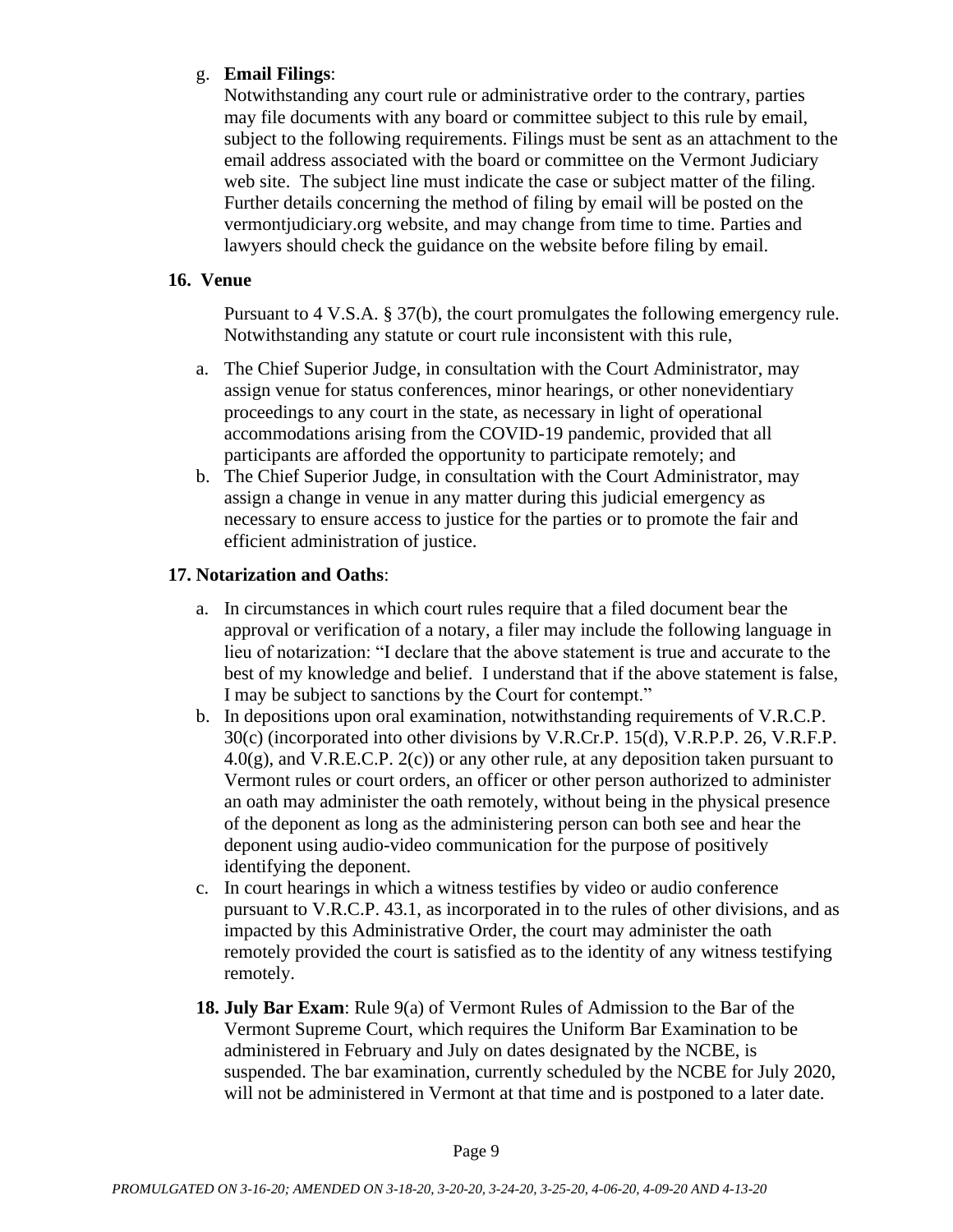#### **Explanatory Note**

The current COVID-19 pandemic forces the Judiciary to balance critical and to some extent competing objectives.

Importantly, the courts play a critical role in protecting individual rights and maintaining the rule of law that is the backbone of our constitutional democracy. The United States and Vermont Constitutions protect individual rights to life, liberty, and due process. "[T]he judiciary is clearly discernible as the primary means through which these rights may be enforced." Davis v. Passman, 442 U.S. 228, 241 (1979). As James Madison said, independent courts "will consider themselves in a peculiar manner the guardians of those rights; they will be an impenetrable bulwark against every assumption of power in the Legislative or Executive; they will be naturally led to resist every encroachment upon rights expressly stipulated for in the Constitution by the declaration of rights." Id. at 241-42 (citing 1 Annals of Cong. 439 (1789)).

In addition, the work of Vermont's courts has a profound impact on the daily lives of Vermonters. Courts are charged with deciding critical questions related to the protection of children and the rights of their parents. The criminal justice system cannot fully function without the active engagement of courts. Rather than resorting to destructive self-help strategies, individuals and organizations rely on courts to resolve all manner of disputes by applying established legal principles. Families turn to courts to address vital issues, many involving urgent conflicts. And courts adjudicate civil petitions to protect individuals' safety.

Moreover, open trials are important to the administration of justice. As the U.S. Supreme Court has explained, "The value of openness lies in the fact that people not actually attending trials can have confidence that standards of fairness are being observed; the sure knowledge that anyone is free to attend gives assurance that established procedures are being followed and that deviations will become known. Openness thus enhances both the basic fairness of the criminal trial and the appearance of fairness so essential to public confidence in the system." Press-Enter. Co. v. Super. Ct. of Cal., Riverside Cty., 464 U.S. 501, 508 (1984). For these reasons, we have recognized that the public has a "constitutional and common law right of access to court records and proceedings," State v. Tallman, 148 Vt. 465, 472, 537 A.2d 422, 427 (1987), and public judicial proceedings are the rule, and closed ones the exception. Herald Ass'n, Inc. v. Ellison, 138 Vt. 529, 533, 419 A.2d 323, 326 (1980).

Nevertheless, the current public-health crisis arising from COVID-19, and the resulting declaration of a judicial emergency, reinforced by the Governor's declaration of a State of Emergency, calls for extreme measures to mitigate the impact of the pandemic. The Governor, based on evidence-based public-health concerns, has declared a State of Emergency in Executive Order 01-20, and has augmented the restrictions in that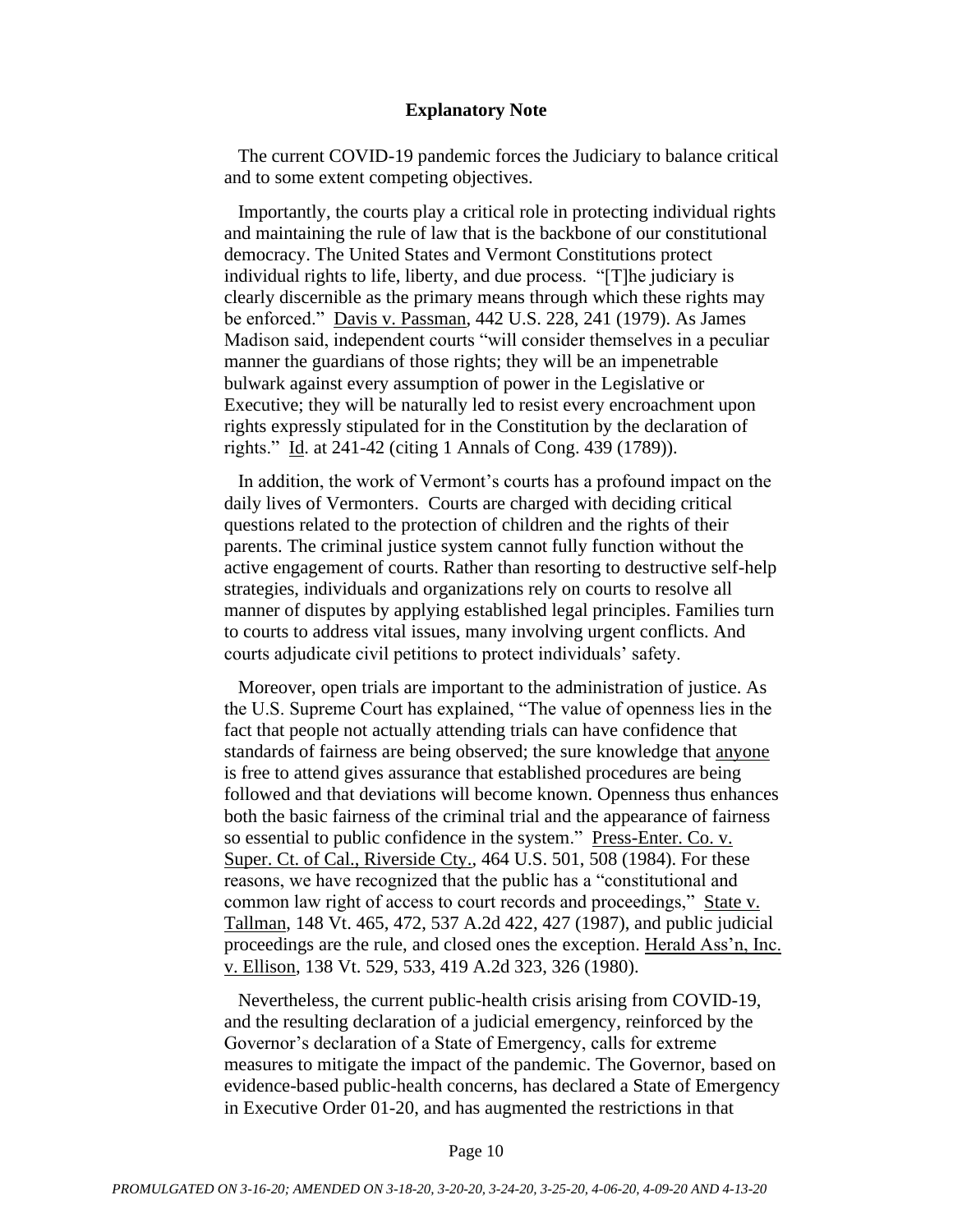Executive Order with a series of addenda imposing increasingly restrictive limitations on public gatherings and activities. Through our own Administrative Order, as amended from time to time, the Vermont Supreme Court has declared a judicial emergency and has implemented increasingly more expansive changes with respect to matters within our authority in an effort to meet the Judiciary's most urgent constitutional obligations while respecting the recommendations of public-health officials, mitigating risks to the dedicated public servants who work in the judiciary, and responding to the staffing challenges arising from the pandemic.

This ongoing process of responding to the evolving public-health crisis, balancing competing concerns, and adjusting court rules and operations will continue until this crisis runs its course. Some changes in court operations will require rule changes or amendments to this Administrative Order. Some operational changes, such as implementation of remote work for many Judiciary staff, fall within existing authority of the Court Administrator and do not require amendments to this Administrative Order.

The Court's initial order, on March 16, 2020, postponed superior court hearings in all but the most urgent cases—those most profoundly impacting individuals' personal liberty, safety, and family attachments. In those cases, the impact of inaction by the courts would be particularly substantial and enduring. In addition, in those cases, the Court sought to maximize the use of remote audio and video to minimize the number of individuals congregating for a hearing. In addition, the Court suspended all judicial bureau hearings as well as rules regarding court filings to allow individuals to use email for most court filings. The Court also suspended strict enforcement of timelines related to public requests for court records, while requiring reasonable efforts under the circumstances in response to public records requests. Finally, the Court imposed restrictions on access to court buildings to exclude anyone at high risk of infection pursuant to Department of Health guidelines, as well as anyone seeking to enter the courthouse for any purpose other than participating in or attending a public proceeding.

The March 18 amendment assigned the Supreme Court discretion to waive oral argument in its own proceedings, or to conduct those arguments by remote audio or video means. The amendment carved out a narrow exception to the general suspension of nonemergency hearings for nonevidentiary, nonemergency hearings that could be conducted entirely remotely. This exception was limited by staff availability, and the amendment authorized the Court Administrator to make real time determinations as to whether and to what extent to schedule or conduct such hearings.

By amendment on March 20, the Court augmented its rule authorizing court filings by email to allow electronic signatures in lieu of "wet" signatures on such documents. It suspended the in-person participation requirement with respect to court-ordered mediation. And it limited the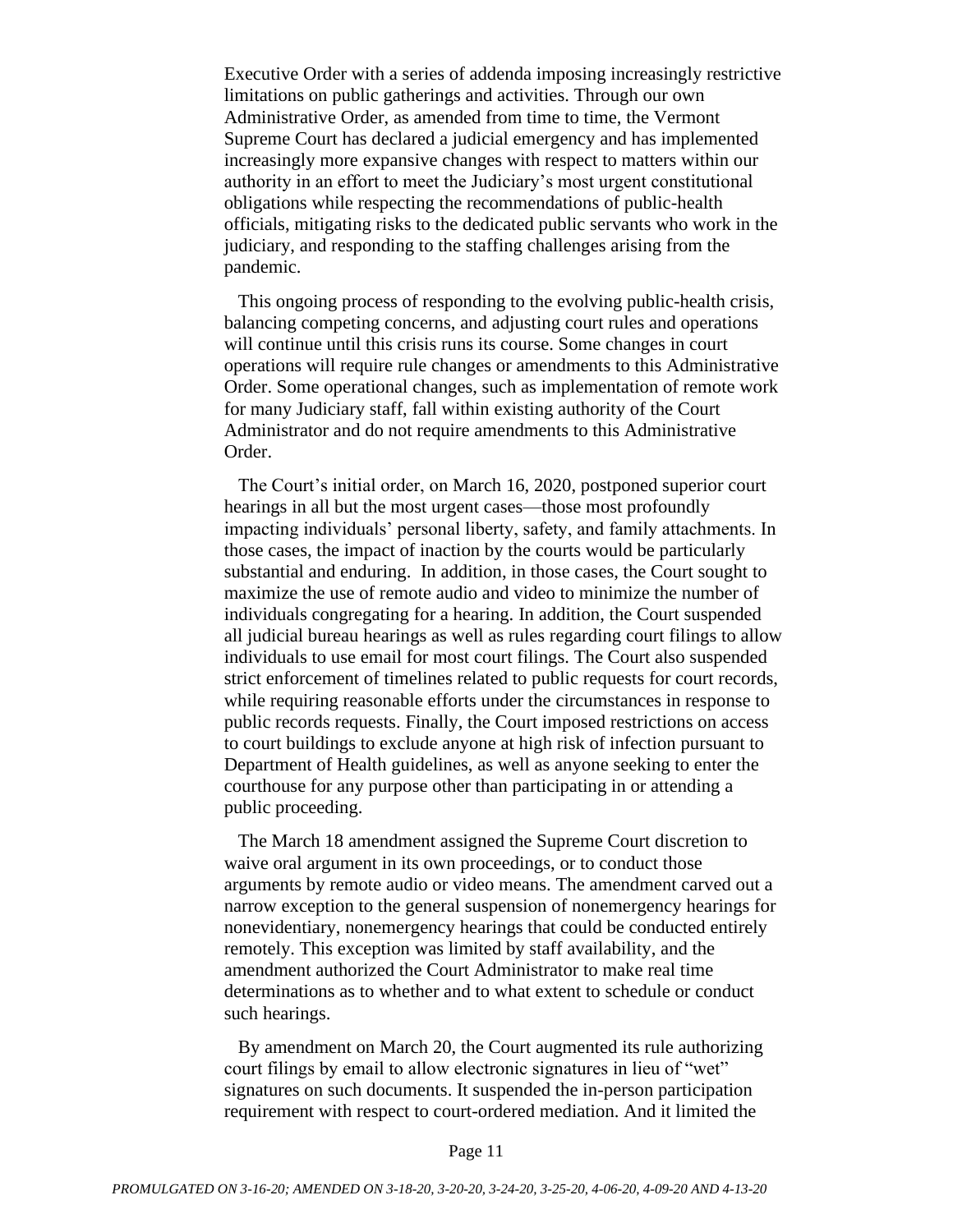times and locations that Judiciary employees can conduct Judiciary business.

By amendment on March 24, the Court extended the duration of the restrictions on access to courthouses to be coterminous with the rest of the Administrative Order and made some technical corrections to that provision. In addition, the Court issued a host of general directives concerning committees, boards, and commissions established or governed by the Supreme Court. These measures included suspending in-person committee meetings; suspending most adjudicative hearings by boards except those necessary to protect the public; and authorizing email filings with these committees. The Court also authorized remote administration of the oath of admission to the Bar, and waived certain continuing legal education requirements for the license renewal period ending June 30, 2020. Finally, in recognition of the likelihood that public-health demands and reduced staff availability may require the Judiciary to find creative ways to address the most urgent cases, the Court invoked its statutory authority to make rules concerning venue to authorize the Chief Superior Judge, in consultation with the Court Administrator, to depart from the ordinary rules of venue in certain circumstances.

By amendment on March 25, the Court has adopted this Explanatory Note. The Court has further restricted public access to those court proceedings that are continuing pursuant to this Administrative Order. With narrow exceptions, only participants in those proceedings will be admitted to Judiciary courthouses. The Court has taken this extreme step in recognition of the Governor's March 24 Addendum 6 to Executive Order No. 01-20, which called for Vermonters to stay at home or in their place of residence, leaving only for essential reasons. The Court seeks to mitigate the Constitutional concerns raised by an order temporarily excluding the general public from court proceedings by including an exception allowing registered members of the media to attend court proceedings that are not otherwise confidential by law. Because of the administrative challenges of operating courts under current circumstances, the March 25 amendment provides that no new applications for one-time media certification will be entertained while this order is in effect. The amendment further urges all individuals admitted to a courthouse to observe social distancing.

#### **Explanatory Note—April 6, 2020 Amendment**

By amendment to ¶ 3(b) dated April 6, the Court has deferred all jury draws and jury trials to at least May 15, notwithstanding the termination date of the Administrative Order declaring a judicial emergency. In light of the course of the public-health crisis, the fact that jury draws and jury trials require that many people operate in close physical proximity, and the strains on the Judiciary arising from the COVID-19 pandemic, it is virtually impossible that jury draws or jury trials would be consistent with public health, as well as the health and safety of parties, their lawyers, and Judiciary staff, by May 15. In light of the advance planning jury trials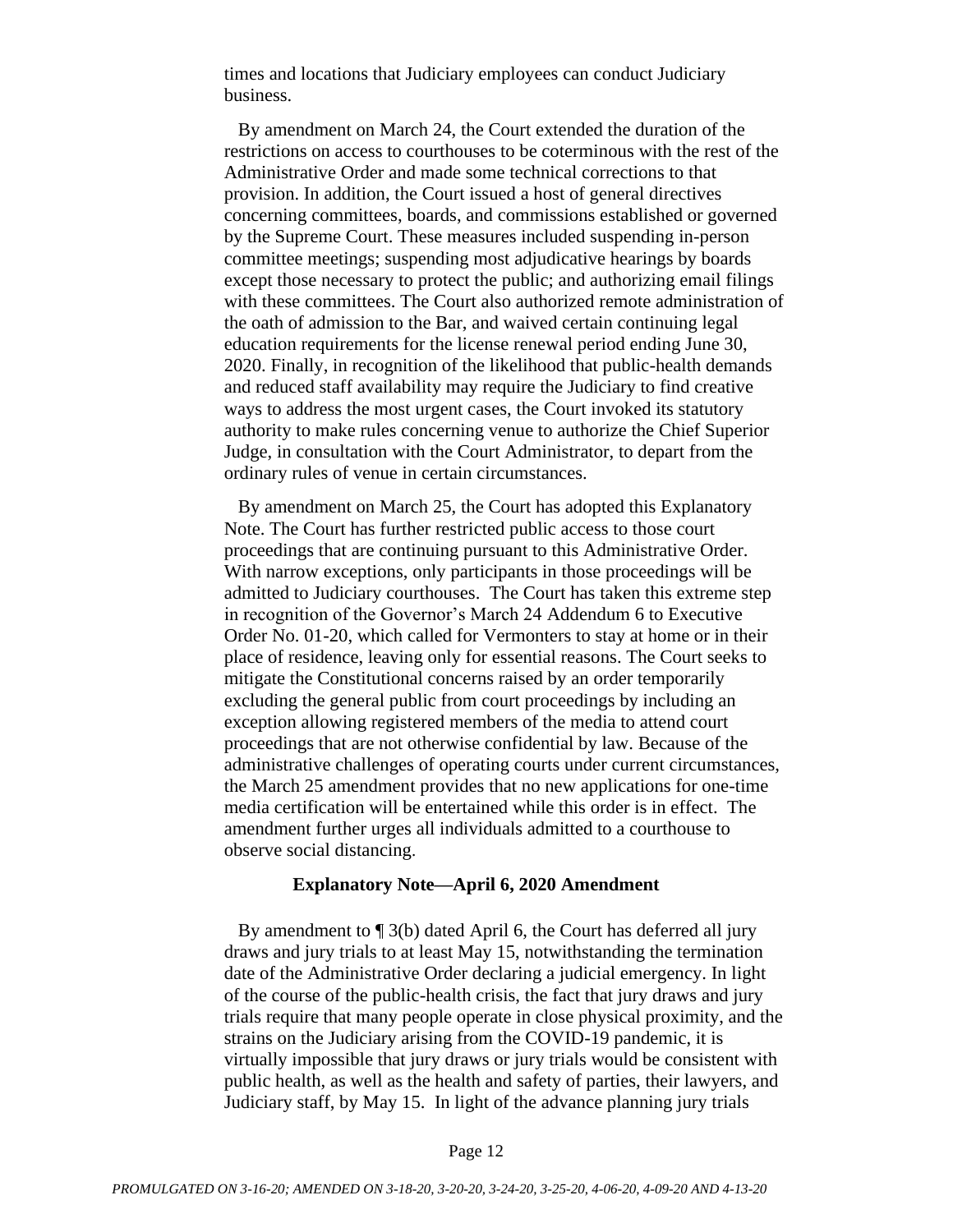typically require, this amendment gives parties, witnesses, lawyers, and court staff ample notice of the continued suspension of jury trials until at least May 15. The suspension of jury trials implicates fundamental constitutional rights, most acutely in cases in which a criminal defendant is in custody pending trial. For that reason, the Court will revisit the question of jury trials on an ongoing basis through the continuing course of this judicial emergency with a goal of resuming such trials as soon as reasonably safe.

The April 6 amendment also suspends the requirement of filing paper briefs and printed cases in appeals to the Supreme Court. In light of the Governor's March 24 Addendum 6, this amendment removes the paperfiling requirement that would otherwise require most parties to travel to their office to assemble the paper briefs and printed case, and may lead them to call upon other staff for administrative support. The rule requires that within 30 days of the termination of the judicial emergency, or within 30 days of an amendment terminating the suspension of the paper-filing requirement, a party must file the paper briefs and printed cases otherwise required by the appellate rules. Recognizing that in some cases the Court may have already done much of its work on a case by the time the paperfiling requirement applies, the amendment allows parties to request permission to file only a single paper copy of a brief and printed case at that time.

The April 6 amendment makes a minor change to the provision regarding access to courts, replacing an inaccurate description with the proper term "communications specialists."

The April 6 amendment allows the Supreme Court to hold arguments by video or other electronic means, in addition to telephone. Because the Supreme Court arguments will be by remote electronic means, the April 6 amendment clarifies that public access to court hearings will also be effected by remote means. No individuals, whether participants, media, or otherwise, will be admitted to the Supreme Court building for oral arguments because no arguments will be physically held in the Supreme Court.

With respect to notarization and oaths, the April 6 amendment seeks to address the challenges arising from requirements based in court rule that certain documents, such as affidavits and verified complaints, be notarized. The amendment authorizes individuals to essentially self-certify the truthfulness of their statements, subject to the penalty of contempt, where notarization is otherwise required by court rule. It does not purport to change notarization requirements where affidavits are required by statute. In that regard, the remedy provided by these rules is limited. The Legislature is currently considering legislation that would address these problems more broadly, and the Court will revisit this amendment upon passage of any legislation relating to oaths and affidavits filed in court.

To facilitate ongoing discovery in the context of the social-distancing measures currently in place, the April 6 amendment further allows for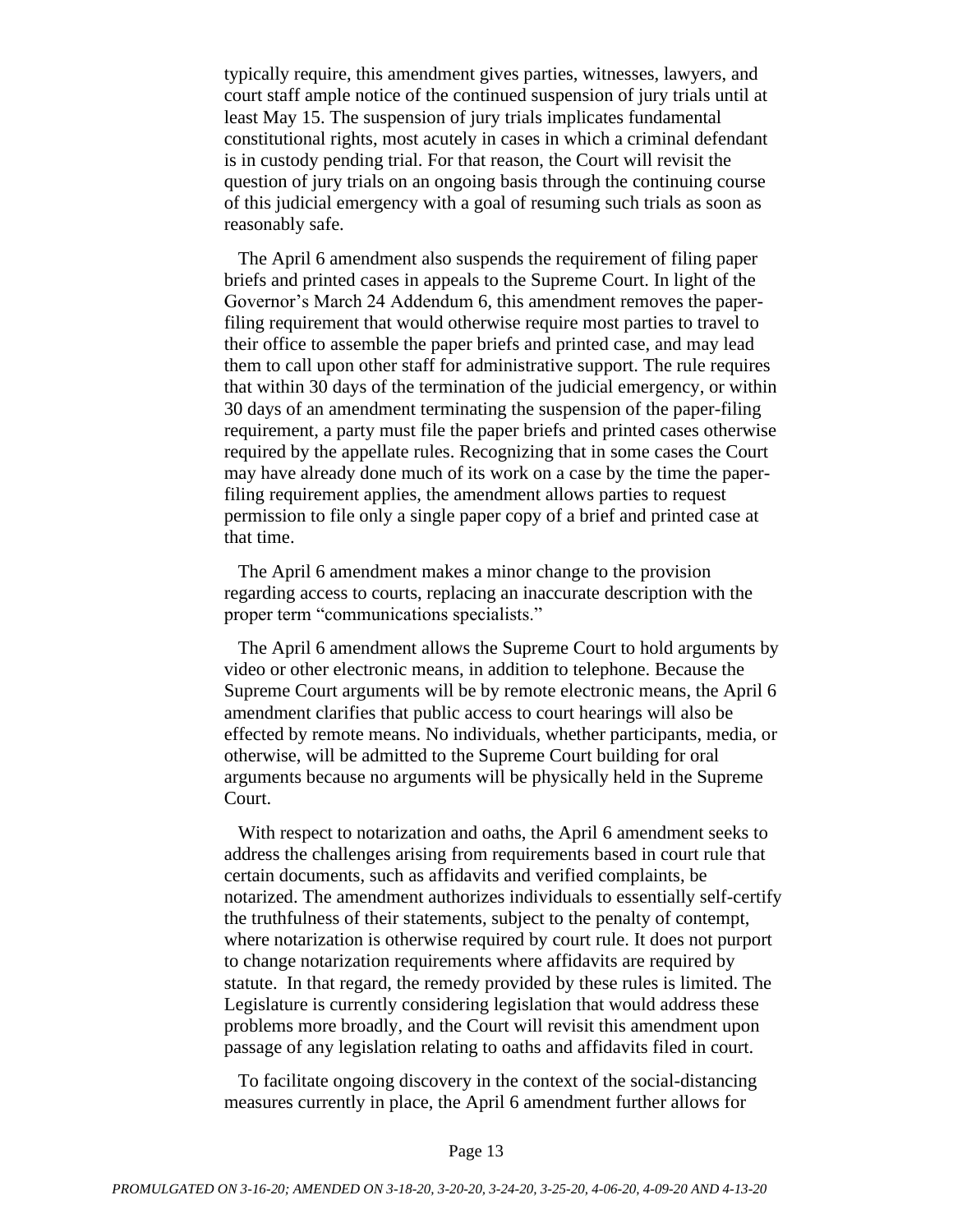remote administration of the oath in the context of depositions. Finally, the amendment makes it clear that courts may administer oaths remotely for the purpose of conducting remote hearings where otherwise authorized, provided the court is satisfied as to the identity of the witness testifying remotely.

Finally, in light of the health concerns posed by the ongoing COVID-19 pandemic, the April 6 amendment suspends the administration of July Uniform Bar Exam. This position is consistent with that taken by some neighboring states and is appropriate in Vermont at this time. The Court intends to reschedule the exam for the fall if the NCBE offers the exam at that time and if administration of it is possible without placing those involved at risk.

#### **Explanatory Note—April 9, 2020 Amendment**

The April 9 amendment extends the sunset date of this Administrative Order from April 15, 2020 to May 31, 2020. Because of the significant lead time involved in scheduling court proceedings, the continuing uncertainty about when public-health social distancing measures will be relaxed, and the likely need to prioritize certain cases as social distancing requirements ease, unless otherwise specified within Administrative Order 49, the provisions of AO 49 will be extended until May 31, 2020. The April 9 amendment also strikes paragraph 3(b) which established a different period of suspension for jury trials than for other matters. Pursuant to this amendment, the period of suspension of jury draws and jury trials is coterminous with the period in which other hearings are suspended. The Court will revisit this timing as conditions on the ground, and public-health recommendations, evolve.

#### **Explanatory Note—April 13, 2020 Amendment**

By amendment to ¶ 6 dated April 13, the Court has suspended some court rules regarding service of pleadings and other documents in Superior Court proceedings to require that lawyers serve documents on one another by email, and to allow by voluntary agreement service on or by selfrepresented parties by electronic means. This amendment follows from the Governor's March 24 Addendum 6 to Executive Order No. 01-20, which called for Vermonters to stay at home or in their place of residence, leaving only for essential reasons. Because many lawyers and parties are properly remaining in their homes during this time, many do not have regular access to their incoming paper mail and thus may fail to satisfy deadlines for responding to documents served by mail. Many also lack access to copiers, postal meters, and administrative support necessary for sending pleadings and other papers by mail. The rule does not mandate service by email by or to self-represented parties, who may not have email addresses or ready access to one another's email addresses, but does allow service by email or other electronic means by mutual agreement. The